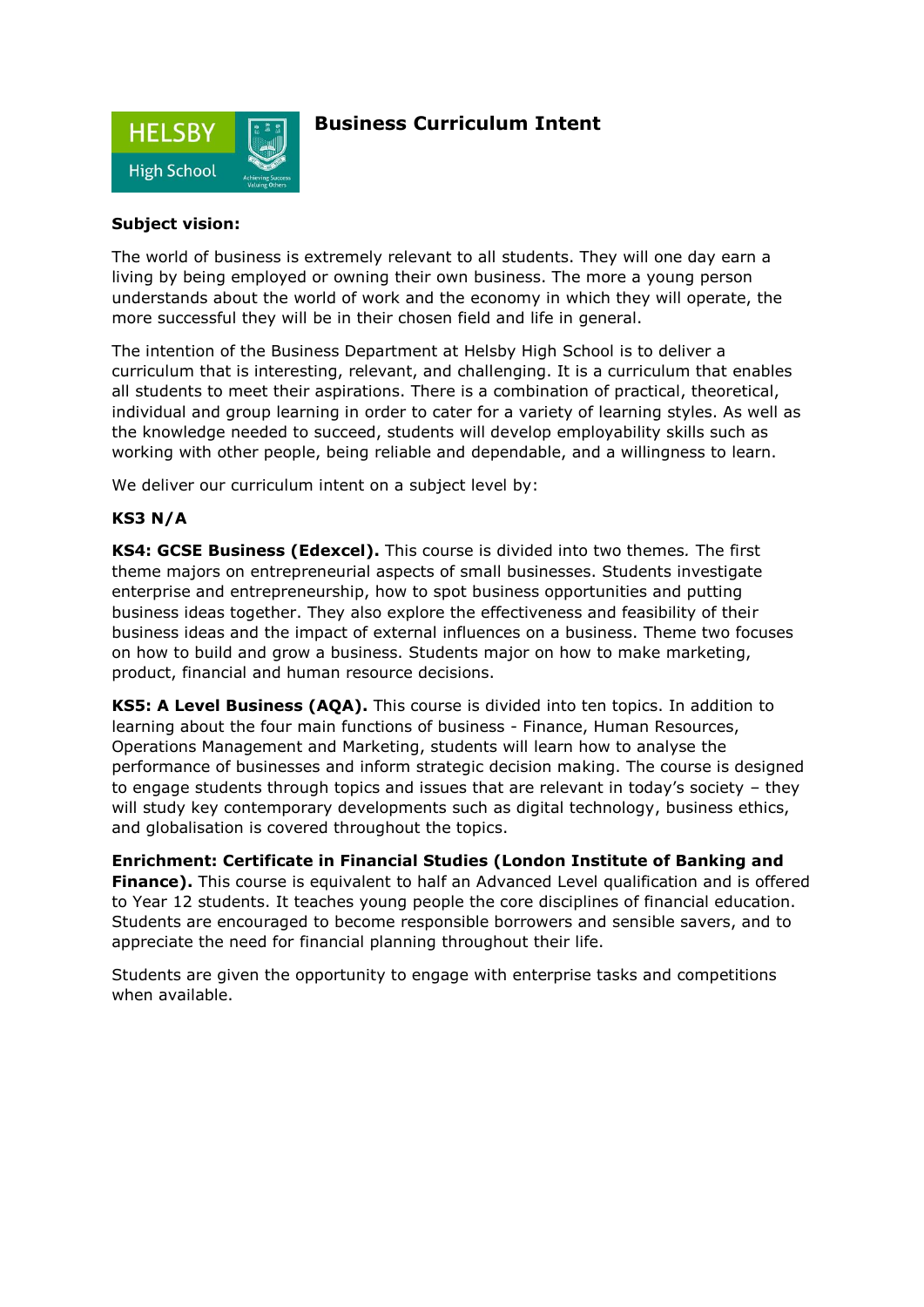In Business students '**Achieve success'** by:

| Encouraging high aspiration and a love of<br>learning | Collaborative, detailed and thorough<br>$\bullet$<br>curriculum planning lies at the heart<br>of what we do in the department.<br>The curriculum is not only intended<br>to challenge and stretch all our<br>students to achieve their best<br>academically, but also to motivate<br>them to develop transferable<br>positive work ethics which can be<br>beneficial to them in the future.<br>The business world is changing. It is<br>no longer necessary to wait until<br>you are too old to start a business<br>or save enough money. Our<br>Business curriculum encourages all<br>our students to take risks and<br>develop business ideas and use the<br>opportunities offered by e-<br>commerce and social media<br>platforms to become entrepreneurs. |
|-------------------------------------------------------|---------------------------------------------------------------------------------------------------------------------------------------------------------------------------------------------------------------------------------------------------------------------------------------------------------------------------------------------------------------------------------------------------------------------------------------------------------------------------------------------------------------------------------------------------------------------------------------------------------------------------------------------------------------------------------------------------------------------------------------------------------------|
| Maximising progress and potential                     | We use all available resources and<br>teaching strategies to ensure that                                                                                                                                                                                                                                                                                                                                                                                                                                                                                                                                                                                                                                                                                      |
|                                                       | students have a comprehensive                                                                                                                                                                                                                                                                                                                                                                                                                                                                                                                                                                                                                                                                                                                                 |
|                                                       | knowledge of the specifications, and<br>are capable of going beyond what is                                                                                                                                                                                                                                                                                                                                                                                                                                                                                                                                                                                                                                                                                   |
|                                                       | taught in lessons.                                                                                                                                                                                                                                                                                                                                                                                                                                                                                                                                                                                                                                                                                                                                            |
|                                                       | Techniques to help develop long-<br>$\bullet$<br>term memory and help students'                                                                                                                                                                                                                                                                                                                                                                                                                                                                                                                                                                                                                                                                               |
|                                                       | master subject content are                                                                                                                                                                                                                                                                                                                                                                                                                                                                                                                                                                                                                                                                                                                                    |
|                                                       | embedded in the curriculum. These                                                                                                                                                                                                                                                                                                                                                                                                                                                                                                                                                                                                                                                                                                                             |
|                                                       | are focussed on embedding<br>challenge, metacognition, memory                                                                                                                                                                                                                                                                                                                                                                                                                                                                                                                                                                                                                                                                                                 |
|                                                       | techniques, numeracy and literacy.                                                                                                                                                                                                                                                                                                                                                                                                                                                                                                                                                                                                                                                                                                                            |
|                                                       | Regular end of unit tests, set at<br>exam standard, inform progress and                                                                                                                                                                                                                                                                                                                                                                                                                                                                                                                                                                                                                                                                                       |
|                                                       | action to support our students.                                                                                                                                                                                                                                                                                                                                                                                                                                                                                                                                                                                                                                                                                                                               |
| Providing rewarding learning experiences              | Real life case studies will be used                                                                                                                                                                                                                                                                                                                                                                                                                                                                                                                                                                                                                                                                                                                           |
|                                                       | wherever possible to make it easier<br>for students to relate to and apply                                                                                                                                                                                                                                                                                                                                                                                                                                                                                                                                                                                                                                                                                    |
|                                                       | their knowledge and skills                                                                                                                                                                                                                                                                                                                                                                                                                                                                                                                                                                                                                                                                                                                                    |
|                                                       | developed throughout the course.<br>Students will develop the knowledge<br>$\bullet$                                                                                                                                                                                                                                                                                                                                                                                                                                                                                                                                                                                                                                                                          |
|                                                       | and skills needed to analyse data,                                                                                                                                                                                                                                                                                                                                                                                                                                                                                                                                                                                                                                                                                                                            |
|                                                       | think critically about issues, and                                                                                                                                                                                                                                                                                                                                                                                                                                                                                                                                                                                                                                                                                                                            |
|                                                       | make informed decisions. They will<br>develop skills for gathering and                                                                                                                                                                                                                                                                                                                                                                                                                                                                                                                                                                                                                                                                                        |
|                                                       | critically analysing data to arrive at                                                                                                                                                                                                                                                                                                                                                                                                                                                                                                                                                                                                                                                                                                                        |
|                                                       | a decision that is qualitative in<br>outcome.                                                                                                                                                                                                                                                                                                                                                                                                                                                                                                                                                                                                                                                                                                                 |
| Offering diverse opportunities                        | Our Business Department is well<br>$\bullet$                                                                                                                                                                                                                                                                                                                                                                                                                                                                                                                                                                                                                                                                                                                  |
|                                                       | resourced to give every student                                                                                                                                                                                                                                                                                                                                                                                                                                                                                                                                                                                                                                                                                                                               |
|                                                       | irrespective of their socioeconomic<br>background the opportunity to                                                                                                                                                                                                                                                                                                                                                                                                                                                                                                                                                                                                                                                                                          |
|                                                       | excel.                                                                                                                                                                                                                                                                                                                                                                                                                                                                                                                                                                                                                                                                                                                                                        |
|                                                       | All students are given revision                                                                                                                                                                                                                                                                                                                                                                                                                                                                                                                                                                                                                                                                                                                               |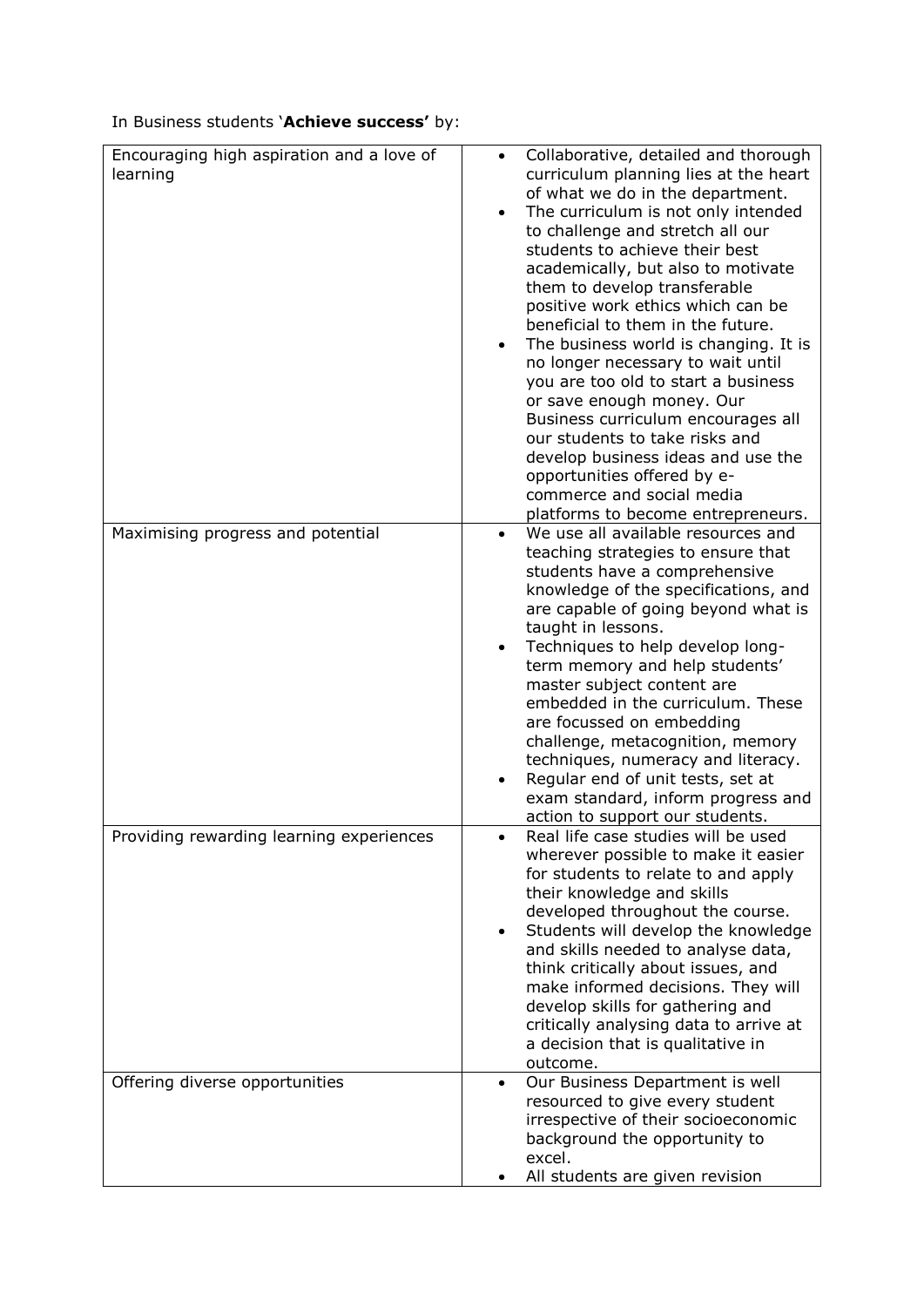|                                                | guides and knowledge books to help<br>them to learn independently.<br>Our students have access to<br>examination materials, workstations<br>to research and a well-qualified<br>teacher with expert knowledge in<br>the subject and the world of<br>business.                                                                                                                                                                                                                          |
|------------------------------------------------|----------------------------------------------------------------------------------------------------------------------------------------------------------------------------------------------------------------------------------------------------------------------------------------------------------------------------------------------------------------------------------------------------------------------------------------------------------------------------------------|
| Recognising and celebrating all<br>achievement | Individual student progress is<br>$\bullet$<br>regularly communicated. Students<br>are aware of their Target Grade and<br>personal aspirations are discussed.<br>Success is celebrated in class,<br>within school and achievements<br>sent home.<br>We know our curriculum is working<br>in Business as examination results<br>are consistently above the national<br>average and among the best in the<br>school. This is regularly celebrated<br>with students to raise aspirations. |

## In Business, students '**Value Others'** by:

| Contributing to a safe school environment | Business lessons take place in safe,<br>organised, well managed<br>classrooms.<br>Students are reminded of safety<br>when using ICT facilities to research<br>topics.                                                                                                                                                                                                                                                                                                                                                                                                                                                                                                           |
|-------------------------------------------|---------------------------------------------------------------------------------------------------------------------------------------------------------------------------------------------------------------------------------------------------------------------------------------------------------------------------------------------------------------------------------------------------------------------------------------------------------------------------------------------------------------------------------------------------------------------------------------------------------------------------------------------------------------------------------|
| Showing tolerance, respect and fairness   | The business curriculum aims to<br>$\bullet$<br>empower our students to be<br>proactive, creative and confident in<br>adapting to the challenges caused<br>by the ongoing social, legal,<br>economic, political and technological<br>changes in our modern world.<br>Studying these topics helps young<br>people to understand the<br>constraints they face as consumers,<br>employees and citizens.<br>The curriculum is designed to give<br>them life skills, entrepreneurial<br>competencies and the ability to<br>make effective decisions and<br>problem solving both as consumers<br>and employees, while taking into<br>account the objectives of other<br>stakeholders. |
| Listening to and respecting others' views | Regular topic debates and<br>$\bullet$<br>discussions will help students to<br>learn to listen to others and gain an<br>open minded approach to their<br>studies.<br>Learning different theories and<br>view-points on managing                                                                                                                                                                                                                                                                                                                                                                                                                                                 |